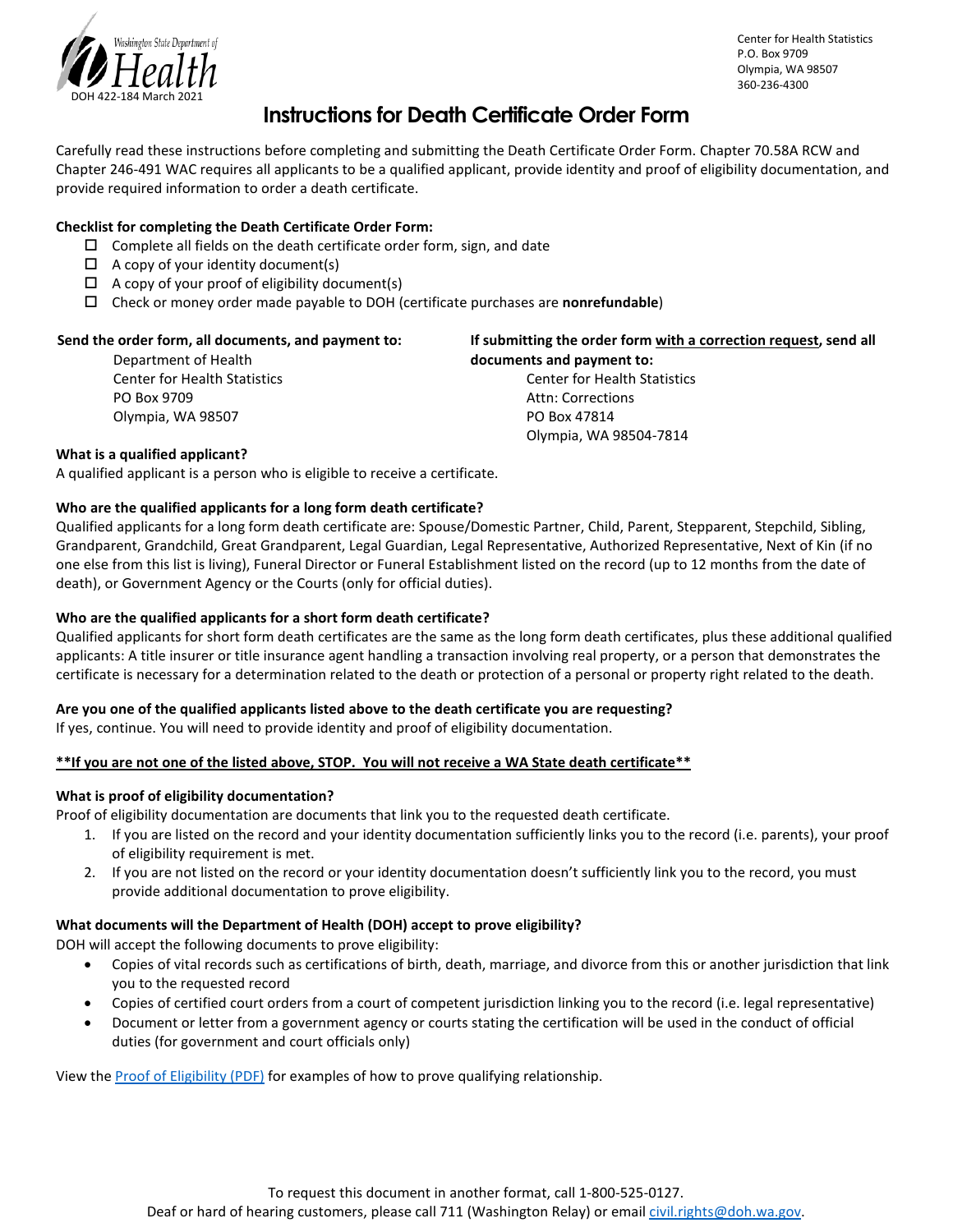

Center for Health Statistics P.O. Box 9709 Olympia, WA 98507 360-236-4300

#### **What identity documentation will DOH accept?**

DOH will accept a copy of:

- One government issued identity document (must contain photo, full name, and date of birth) that is current or expired less than 60 days; or
- If you do not have a government issued identity document, then at least two alternate documents from the alternate list. The alternate documents must contain matching first and last names and addresses, or in combination contains full name, date of birth, and photograph.

View the list of [acceptable identity documentation.](https://www.doh.wa.gov/Portals/1/Documents/Pubs/422-177-AcceptableProofsOfIdentityDocuments.pdf) 

#### **What information is required?**

The following information is required as it appears on the death certificate:

- First and last name of the decedent
- Date of death (month and year)
- City or county where the death occurred

#### **What is the difference between the long form death certificate and the short form death certificate?**

The long form death certificate contains cause and manner of death information and social security number of the decedent. This product might be needed to close out bank accounts or claim benefits such as life insurance policies.

The short form death certificate is a new product being offered only for deaths that were registered electronically starting January 1, 2018 to present. It does not contain cause and manner of death information or social security number of the decedent. This product might be needed for transferring titles (e.g. vehicles), real estate transactions, and probate cases.

Check with the agency or business where you will be using the certificate to know what information it must include prior to purchasing it.

#### **What if I cannot provide the required documents to prove eligibility, do not have identity documents from the acceptable list, or know the required information?**

If you are unable to meet the requirements, you may submit a request for an exception. This process allows the applicant to explain why you are unable to provide the required documentation or information.

#### **What address do I put on the order form?**

The address you provide on the order form must be the address you are REGISTERED to receive mail at. If that is not an option, put the name of the individual registered at the address and then put "in care of" before your name (Ex. John Doe C/O Jane Doe, 101 Israel Rd SE, Tumwater, WA 98502). If filling in the form by hand, please print clearly to avoid delay in processing.

#### **What form of payment is accepted?**

We accept checks or money orders for requests mailed to DOH. Make sure your check or money order is made payable to DOH.

**Important note: no refunds** will be given if a record could not be located or the documentation you provided did not prove you were eligible to receive a death certificate.

**Helpful tip**: To confirm that DOH has received your order over the phone, we need:

- For Checks: Check number, date it was cashed (check with your banking institution before calling DOH), and name on the check
- For Money Orders: Money order number and date it was cashed (to find this date call the number provided on your money order receipt)

For more information about vital records, please visit our website at [https://www.doh.wa.gov/vitalrecords.](https://www.doh.wa.gov/vitalrecords)